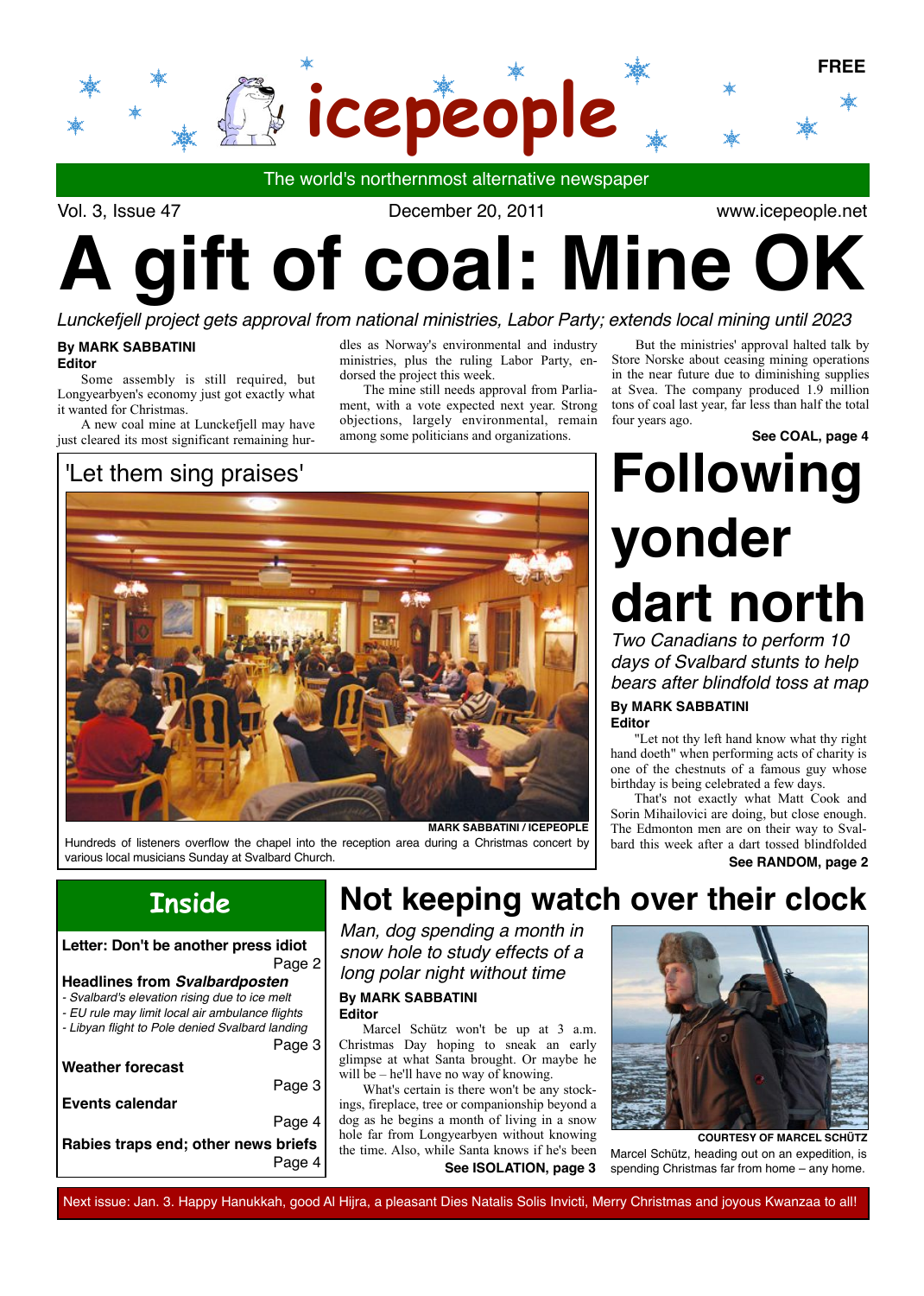### **Who's to blame and how to express your wrath**

**Editor** Mark Sabbatini

**Staff writer/photographer** Karla Paz

**Copy editor** Kristan Hutchison

**Psychiatrist** Irene Gallion

**Mailing address** *Icepeople* Vei 210 -2- 13 Longyearbyen, Svalbard 9170 Norway

**Telephone** Norway: +47 41 51 46 38 U.S. +1 (970) 673-4472

**E-mail** marksabbatini@yahoo.com

**Web site** www.icepeople.net

*Icepeople* is published weekly (or thereabouts) on Tuesdays (or thereabouts), with printed copies available free on a limited basis in Longyearbyen. Additional printed copies are availably locally and by mail upon request. Charges are on an "at cost" basis.

## **Copyright stuff**

Original contents of this publication can be reproduced for non-commercial purposes free of charge if *Icepeople* is credited as the source. The original writers, photographers and other contributors retain their rights to all published works.

## **Corrections policy**

When we screw up you'll know about it  $-$  on the front page. One of the big complaints about newspapers is they tend to bury corrections and clarifications deep inside where few people who read the original article see them. If we need to fix something, an alert box on the front page will state what story is in error and where the full correction is printed.

## **Submitting material**

Letters, columns, photos and other material are welcome, but we can't offer pay for published items since nobody here is getting paid at the moment. Submissions in electronic form (text, Word documents, JPEGs, etc.) are highly preferred, although typing and/or scanning of items will be considered on a percase basis. We reserve the right to edit submissions for length, clarity, accuracy, libel and other reasons, but we will also make every reasonable effort to contact the author about any changes prior to publication.



#### Page 2 December 20, 2011



Sorin Mihailovici, at left, throws a dart at a map of the world while blindfolded Oct. 31 in Edmonton in this video by polarfaith.com. Mihailovici and Matt Cook, above right, will spend 10 days in Svalbard beginning late this week to raise funds to benefit polar bears after a toss actually hitting the map landed closest to the archipelago.

## **Dart guys offer donors hugs, TV ads**

#### **RANDOM, from page 1**

at a map of the world landed closest to the archipelago. They vowed to travel to and aid the people wherever the dart hit, but in Svalbard will focus on the plight of the polar bears due to climate change.

"We had to fudge it a bit, so we picked polar bears because there are more of them than people," Cook told the *Toronto Star*.

The pair will raise money by performing various activities for sponsors ranging from virtual hugs (any donation amount) to a package featuring a 15-second TV commercial and numerous other items (\$1,000).

The goal is to give five dollars to each of the world's estimated 20,000 polar bears, although not necessarily in direct cash.

The fateful toss took place Oct. 31, with Mihailovici and Cook throwing darts while blindfolded until each hit a world map. They then determined which of the locations to visit.

After repeated throws by both, the darts landed closest to Svalbard and the beach resort haven of Azores.

Details about the project are available at www.polarfaith.com.

**There's more! Visit www.icepeople.net for the complete story.**

## **Letter to the editor**

#### **Don't be another idiot**

Re: "Bear broadcast is BBC buffoonery" (Dec. 13):

 Please, don't get into the idiocy of some of the British press about Attenborough's use of a zoo polar bear mother and her cubs. Have you actually seen the footage? Do you know that the reason this was even known was that the BBC's own website for the series explained this? Do you realize that ALL wildlife documentaries use "doubles" etc. because they're attempting to convey something about a particularly creature or habitat and the animals tend not to be members of Equity (i.e. aren't actors)?

 The only reason Attenborough is under attack, it seems, is because the final episode of the series was directly about global warming. It's those who want to deny the reality of the human activities behind at least some of global warming who are keen to discredit Attenborough's scientifically clear and accurate explanation of it.

**Alice Bondi UK**

## **Icesheet**

#### *Random bits of the week's weirdness:*

There's no shortage of bizarre theories about local climate research, the true purpose of the seed vault and so on, but this year-ender makes a strong case for the top *non compos mentis* of 2011. A rant titled "The exact formula for writing Alvin and the Chipmunks: Chip-Wrecked" recruits "the expertise of Professor Horus X. Lomax, Vice-Director of Cultural Preservation at the Svalbard Dross Vault, the sister organization of the Svalbard Global Seed Vault." Apparently the doctor and his team worked "to preserve all of the world's pop cultural detritus in a bunker in the Soviet ghost city of Pyramiden. The SDV cherry-picks civilization's most execrable entertainment products in hopes of warning future generations

about the dangers cultural artifacts – like say, Supertrain  $-$  can inflict on the human psyche. The whole dissertation is at http://io9.com/ 5869026/the-sociological-formula-for-alvinand-the-chipmunks-chip+wrecked … The Russians haven't exactly been the good guys in the news lately – threatening to shoot local coast guard inspectors, building illegal things here, etc. – so at this time of peace and goodwill they deserve major kudos for assisting some Arctic neighbors in dire need on the other side of the world. Residents in Nome, Alaska, were facing a massive winter fuel crisis as an early freeze blocked the U.S. ships normally making such deliveries, but Russia is coming to the rescue at the end of this month with one of their icebreakers.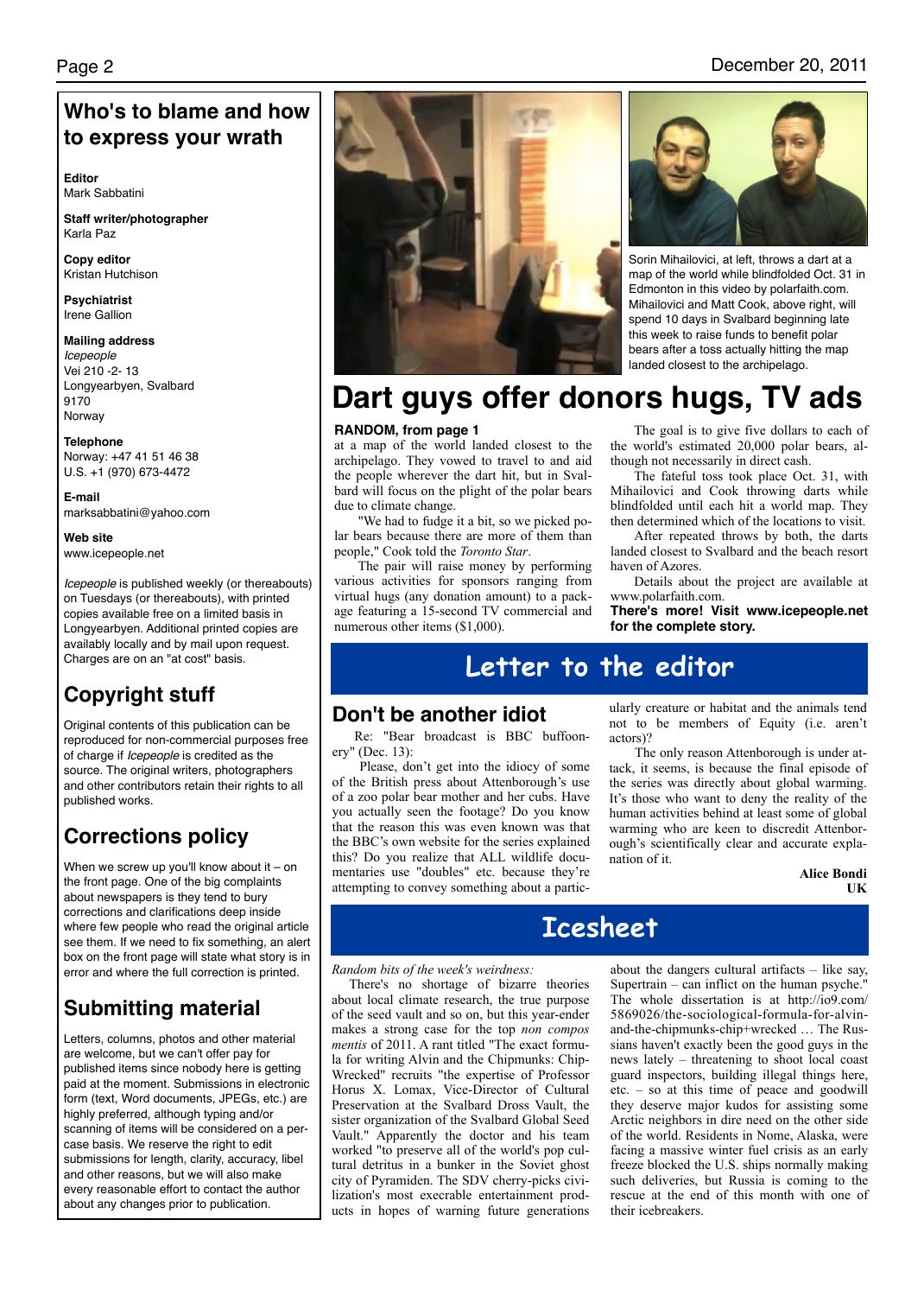

**COURTESY OF MARCEL SCHÜTZ**

Marcel Schütz gets ready to depart for a remote snow-hole camp with "Rambo," the sled dog accompanying him, where Schütz will spend a month being monitored by a researcher far away to see how isolation from people and any indication of time affects his habits during the polar night.

## **Holiday trip is truly timeless**

#### **ISOLATION, from page 1**

naughty or nice, a scientist abroad will know if his behavior is normal or nutty by tracking his movement via a satellite transmitter attached to his ankle.

"The project is just to see what people are like without any clock," he said of the expedition he calls "Psychologia Experimentum II."

Schütz, a resident of Bern, Switzerland, now living in Svalbard, said he didn't pick the timing that sets his departure for this week, "but it's actually for me a very special experience to be out during the holidays and not know it's Christmas."

Accompanying him is a sled dog, "Rambo," who will help haul about 200 kilograms of equipment and supplies to the expedition site about 30 kilometers from town. The dog will not be fitted with a movement tracker.

Numerous studies about the effects of continual darkness and time isolation have been conducted, including one published earlier this year indicating the efficiency of Store Norske miners were not impacted by prolonged darkness in the underground mine at Svea.

But Schütz said he's not aware of a similar single-person polar isolation study, with the closest being three people in Antarctica who had a clock during their expedition.

Schütz doesn't plan to completely seal himself off from the world, saying he will explore his surroundings during his trip. He said he isn't concerned about chance encounters with others ruining the study.

"If I encounter other people it's darkness and very hard to see," he said. "I will go where not too many people are."

Also, while twilight will return to the area later in January, Schütz said he doesn't expect it to seriously affect the data collected by the distant researcher, who he is declining to name until the expedition is complete.

As for diversions in camp, Schütz said he is limiting himself to three books.

Schütz said he expects the biggest challenge will be in January when weather and snow cover may limit the potential for outdoor activities.

"In January you have special conditions, that are not the best conditions," he said. "I think the mind will be a big factor because you're alone. I have just the dog with me."

As for predicting how might behave compared to normal during the next month, "I don't do that forwarding," he said. "I'll let everything come to me."

**There's more! Visit www.icepeople.net for the complete story.**

#### HEADLINES STOLEN FROM **SVALBARD**POSTEN VERDENS NORDLIGSTE AVIS

#### **Svalbard's elevation rising due to ice melt from warming**

Svalbard is on the rise – literally – as changing ice mass in the area is causing the land to rise at the most rapid rate in 150 years, according to the Norwegian Mapping Authority. Measurements in Ny-Ålesund show the land is rising about 8.5 millimeters a year. The fastest rate measured in the mainland is 7.7 millimeters in Trysil. "This is the result of climate change after the Little Ice Age," said Halfdan Pascal Kierulf, a mapping authority researcher, referring to a period of freezing in Svalbard around 1870. Svalbard's elevation varies considerably from year to year due to glacier activity, with earlier methods of measuring the change often underestimating the shift. New gravity-based measurements are providing more accurate readings and the mapping authority is seeking to upgrade the geodetic observatory in Ny-Ålesund.

#### **EU weight rules may keep air ambulances away in storms**

Ambulance aircraft may not be able to reach Svalbard during difficult weather conditions under weight regulations imposed by the European Union, according to Norwegian health officials. "I think this is a matter that should be solved with an exemption," said Jan Norum, director of Health North, in an interview with NRK. The regulations prevent aircraft from completely filling fuel tanks during poor weather, which may not give them enough to reach Svalbard from the mainland.

#### **Flight to North Pole by Libya denied refueling in Svalbard**

The new government of Libya is hoping to fly to the North Pole and plant its flag there next spring, but the expedition is in question because Svalbard's governor is stating the aircraft cannot land here to refuel. Svalbard regulations prohibit sightseeing flights and the Libyan expedition appears to violate that rule, said Guri Tveito, the governor's chief environmental officer. Sam Rutherford, manager of a Belgian company handling the flight's logistics, said the Svalbard stop is for practical reasons only and is appealing the decision to the Norwegian government.

## **Weather forecast for Longyearbyen**

#### **Wednesday**

Partly cloudy. S winds to 15 km/h. High -7C (-12C wind chill), low -11C (-18C wind chill).

Sunrise 0:00; sunset 0:00

**Thursday**

Snow late. SE winds to 39 km/ h. High -6C (-16C wind chill), low -12C (-23C wind chill).

Sunrise 0:00; sunset 0:00

Sunrise 0:00; sunset 0:00

-11C (-18C wind chill).

**Friday** Snow. E winds to 25 km/h. High -7C (-13C wind chill), low

Sunrise 0:00; sunset 0:00

-5C (-12C wind chill).

**Saturday** Snow. E winds to 29 km/h. High -4C (-11C wind chill), low

**Extended forecast:** Sunday, snow, -5C (-11C), -5C (-12C), light 0:00h; Monday, snow, -6C (-13C), -8C (-16C), light 0:00h; Tuesday, snow ending, -10C (-19C), -20C (-30C), light 0:00h; Wednesday, cloudy, -20C (-30C), -22C (-30C), light 0:00h

**Data provided by yr.no**